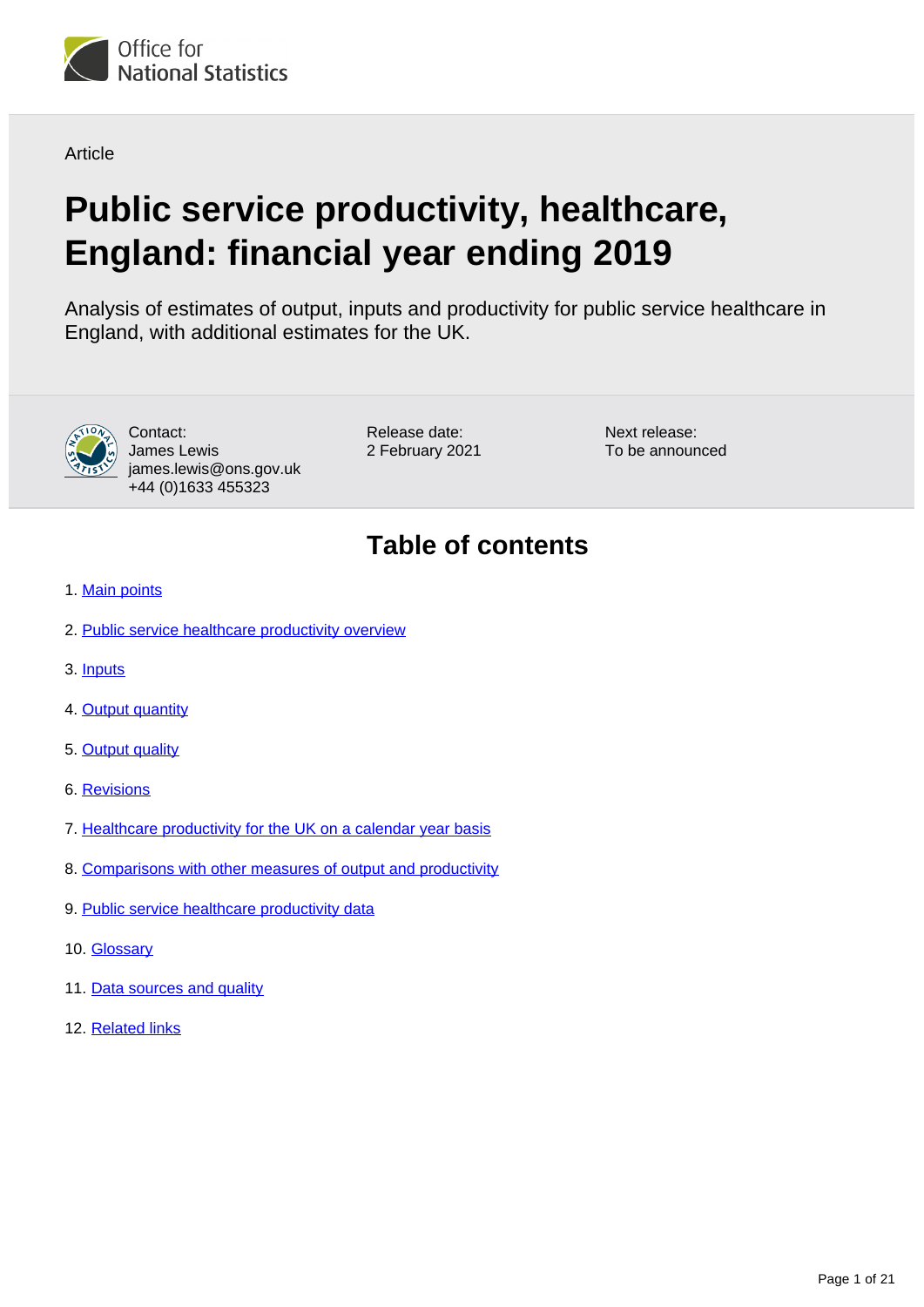# <span id="page-1-0"></span>**1 . Main points**

- In the financial year ending 2019 (FYE 2019), public service healthcare productivity decreased by 0.5%, its first fall since FYE 2010
- Growth in the inputs used in the provision of healthcare increased to 2.7% in FYE 2019, up from 1.7% in FYE 2018, but still less than the average growth for the series of 3.7%
- Growth in the non-quality adjusted output provided slowed to 1.8% in FYE 2019; this was only slightly slower than growth in FYE 2018, but represented the slowest output growth since FYE 1997
- The quality adjustment added 0.4 percentage points to output growth in FYE 2019, indicating an increase in service quality; this was a similar quality adjustment effect to FYE 2018 and slightly below the annual average since FYE 2001
- Non-quality adjusted productivity fell by 0.9%, although even after this fall, non-quality adjusted productivity remained 16.8% higher in FYE 2019 than in FYE 1996
- As the data used in this article run only to March 2019, these figures do not cover changes in productivity caused by the coronavirus (COVID-19) pandemic

# <span id="page-1-1"></span>**2 . Public service healthcare productivity overview**

Public service healthcare productivity is estimated by comparing growth in the total quantity of healthcare output provided (adjusted for quality where possible) with growth in the total quantity of inputs used. If output growth exceeds input growth, productivity increases, meaning that more output is being produced for each unit of input. Conversely, if input growth exceeds output growth then productivity will fall.

This article analyses the inputs, output and productivity of public service healthcare for England on a financial year basis. Updated figures for public service healthcare productivity for the UK on a calendar year basis, which were previously published in [Public service productivity: healthcare, UK,](https://www.ons.gov.uk/economy/economicoutputandproductivity/publicservicesproductivity/articles/publicservicesproductivityestimateshealthcare/2017) are now available in [Section 7](https://www.ons.gov.uk/economy/economicoutputandproductivity/publicservicesproductivity/articles/publicservicesproductivityestimateshealthcare/financialyearending2019#healthcare-productivity-for-the-uk-on-a-calendar-year-basis) and the reference tables. It should be noted that figures for public service healthcare productivity are not comparable between the England and UK geographies, as explained in [Section 7](https://www.ons.gov.uk/economy/economicoutputandproductivity/publicservicesproductivity/articles/publicservicesproductivityestimateshealthcare/financialyearending2019#healthcare-productivity-for-the-uk-on-a-calendar-year-basis).

Figure 1 shows that public service healthcare productivity fell by 0.5% in financial year ending 2019 (FYE 2019), the first fall observed since FYE 2010.

It should be noted that, as the data required are not yet available, figures in this release extend only as far as the end of FYE 2019 (March 2019), and so do not cover the period affected by the coronavirus (COVID-19) pandemic. Therefore COVID-19 has not been the cause of the productivity fall in the latest year or other trends observed in this series.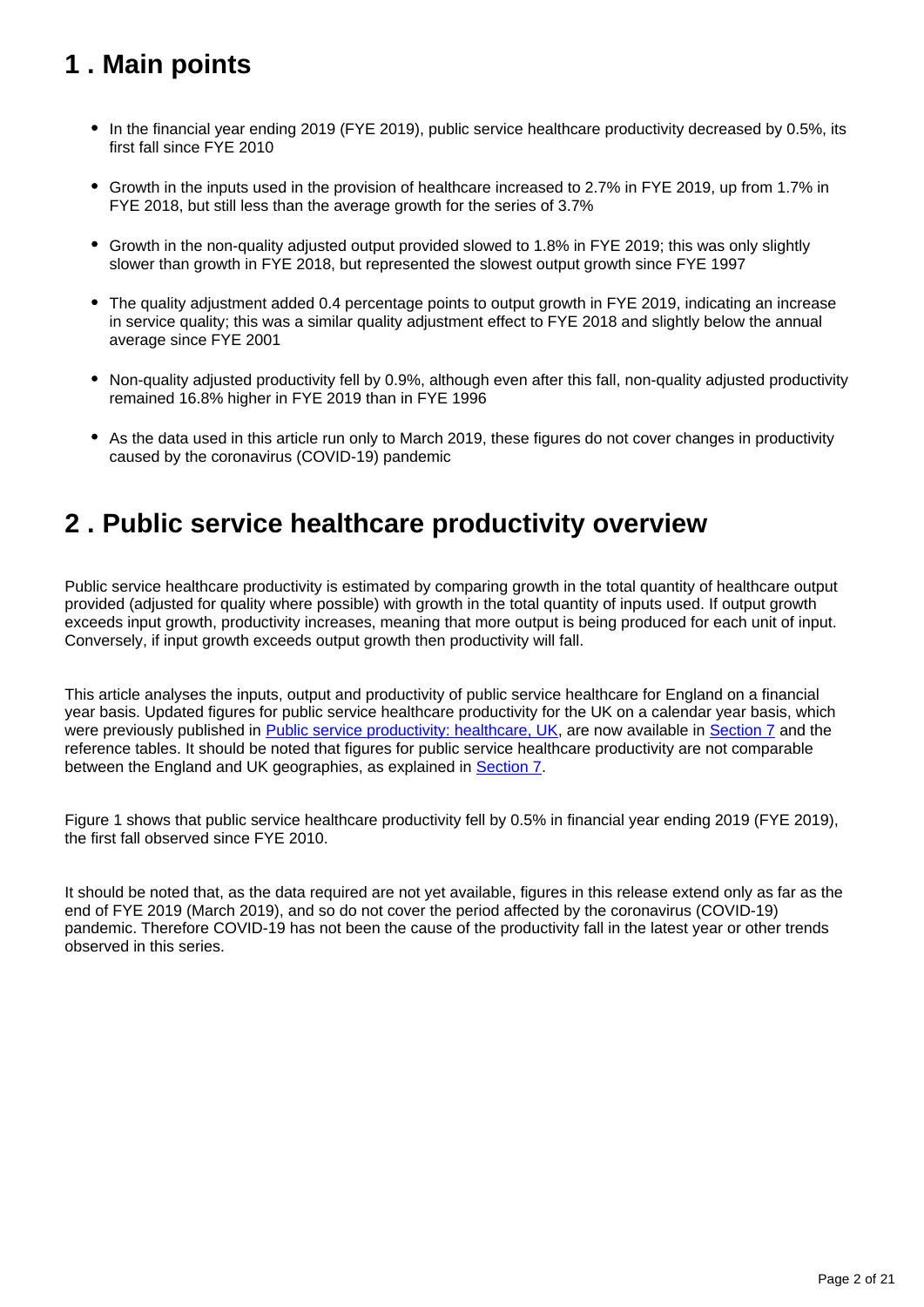## **Figure 1: Public service healthcare productivity fell in financial year ending (FYE) 2019 after eight consecutive years of growth**



**Public service healthcare productivity index and growth rate, England, financial year ending (FYE) 1996 to FYE 2019**

#### **Source: Office for National Statistics**

#### **Notes:**

- 1. Output is quality adjusted.
- 2. Annual growth rates are shown as bars (measured against the right axis) while the cumulative changes in the series since FYE 1996 are shown by the line (measured against the left axis and indexed to a level of 100 in FYE 1996).

Figure 2 shows that the fall in healthcare productivity in FYE 2019 was due to inputs growth increasing to 2.7%, up from 1.7% in FYE 2018, while output growth was 2.2% in FYE 2019, slightly slower than the 2.5% observed in FYE 2018.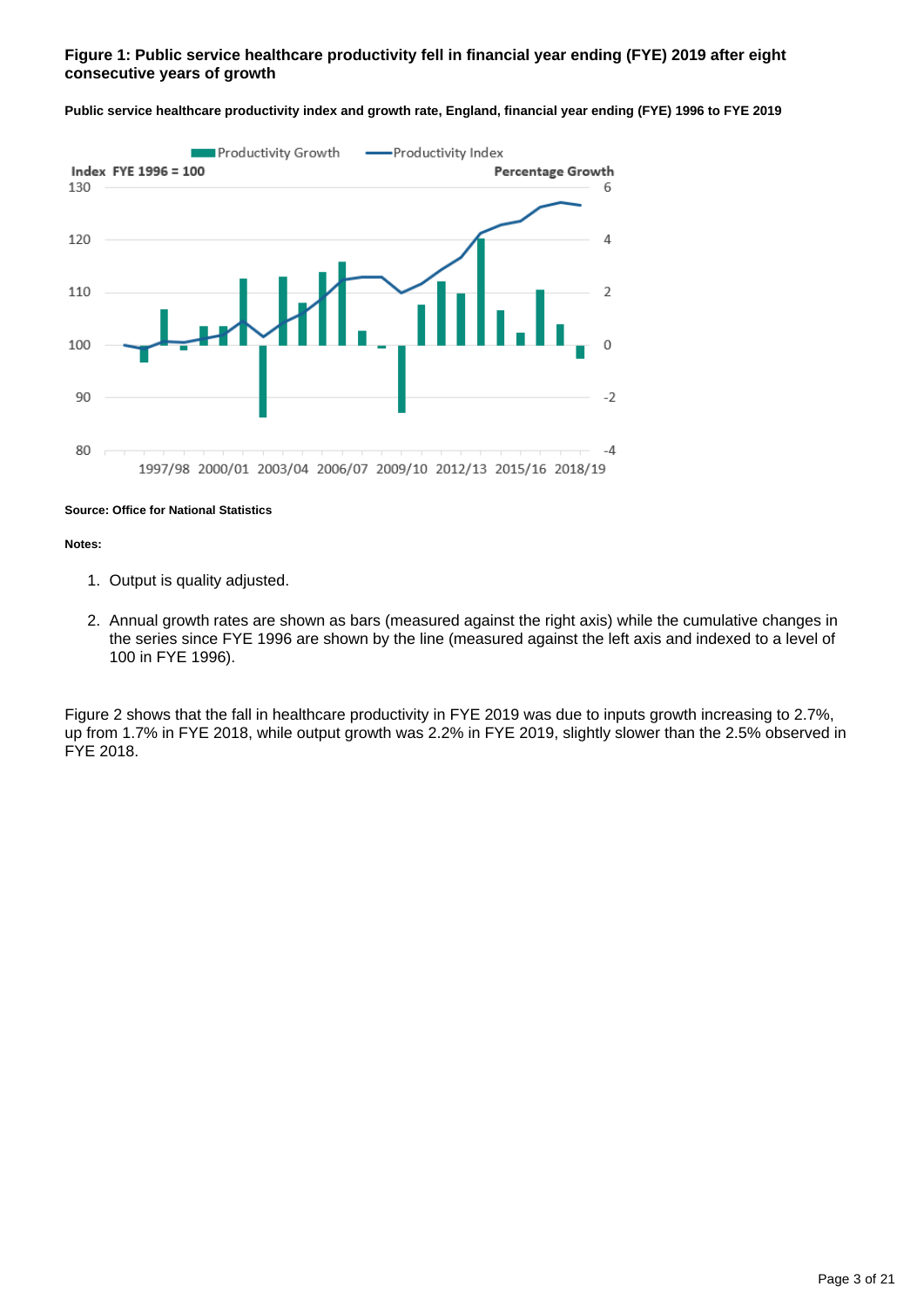## **Figure 2: Productivity fell in financial year ending (FYE) 2019 because of faster inputs growth and slightly slower output growth than observed in FYE 2018**

**Public service healthcare output, inputs and productivity indices and growth rates, England, financial year ending (FYE) 1996 to FYE 2019**



## **Source: Office for National Statistics**

#### **Notes:**

- 1. Output is quality adjusted.
- 2. Annual growth rates are shown as bars (measured against the right axis) while the cumulative changes in the series since financial year ending (FYE) 1996 are shown by the lines (measured against the left axis and indexed to a level of 100 in FYE 1996).
- 3. Growth rates may not match because of rounding.

Despite the fall in productivity observed in FYE 2019, overall productivity growth has been stronger during the 2010s than during the 2000s. Annual productivity growth averaged 0.8% between FYE 2000 and FYE 2010 and 1.6% since FYE 2010.

The faster productivity growth observed in the 2010s is due to average inputs growth having slowed more than average output growth. Average annual inputs growth slowed from 5.4% between FYE 2000 and FYE 2010 to 2.0% since FYE 2010, while output growth slowed from 6.3% to 3.7% over the same periods.

It should be noted that these productivity estimates provide a measure of the amount of output that is produced for each unit of input, but they do not measure value for money or the wider performance of public healthcare services. They do not indicate, for example, whether the inputs have been purchased at the lowest possible cost, or whether the desired outcomes are achieved through the output provided.

## <span id="page-3-0"></span>**3 . Inputs**

Inputs in the public service healthcare productivity measure are broken down into three components: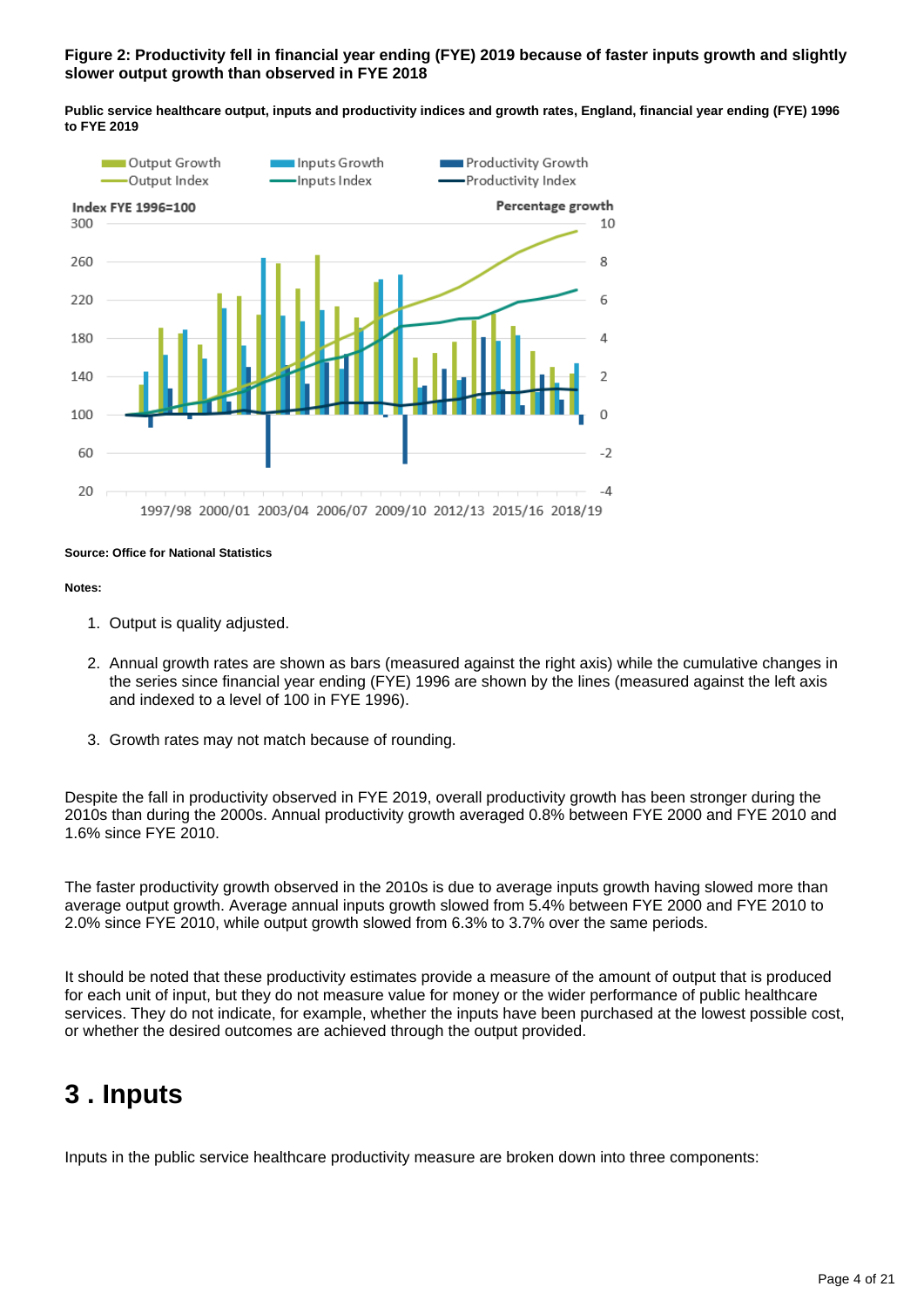- labour, or staff inputs
- goods and services inputs, which include the intermediate consumption of supplies and services used by healthcare providers, such as gloves and syringes; this component also includes GP-prescribed drugs, services provided by non-NHS organisations and agency staff costs
- capital consumption, which covers the cost of depreciation of capital goods (items that are anticipated to be in use for a year or more, such as buildings and vehicles) over time

Labour inputs are largely measured using changes in the number of full-time equivalent employees of the health service, weighted by their average earnings. Inputs for goods and services are estimated by adjusting expenditure for each sub-component using appropriate measures of inflation, known as deflators. This removes the effects of price changes from current price expenditure and so produces a quantity input measure. Capital consumption is measured using the [perpetual inventory method](https://www.ons.gov.uk/economy/nationalaccounts/uksectoraccounts/qmis/capitalstocksandcapitalconsumptionqmi), as used in the UK National Accounts.

Figure 3 shows total inputs growth and how growth in each component contributes to the growth in overall inputs. In financial year ending (FYE) 2019, inputs grew by 2.7%, up from 1.7% the previous year, but below the 3.7% average growth for the whole time series.

## **Figure 3: Inputs growth of 2.7% in financial year ending (FYE) 2019 was higher than the previous two years, but below the average growth of the whole time series data of 3.7%**

**Public service healthcare inputs quantity growth by component, England, financial year ending (FYE) 1996 to FYE 2019**



## **Source: Office for National Statistics**

## **Notes:**

- 1. Figure 3 shows the inputs growth by component after weighting by their share of total expenditure.
- 2. Contributions to growth may not sum to overall growth because of rounding.

Total healthcare inputs increased at an average annual rate of 3.7% between FYE 1996 and FYE 2019, resulting in healthcare inputs being 2.3 times greater in FYE 2019 than in FYE 1996. Over this period, goods and services inputs contributed the largest share of input growth. This is in part because of two elements that are also included in output and so have a minimal effect on productivity: non-NHS provision, which is included on this basis because of a lack of activity data, and GP-prescribed drugs, which are simultaneously considered both an input and an output.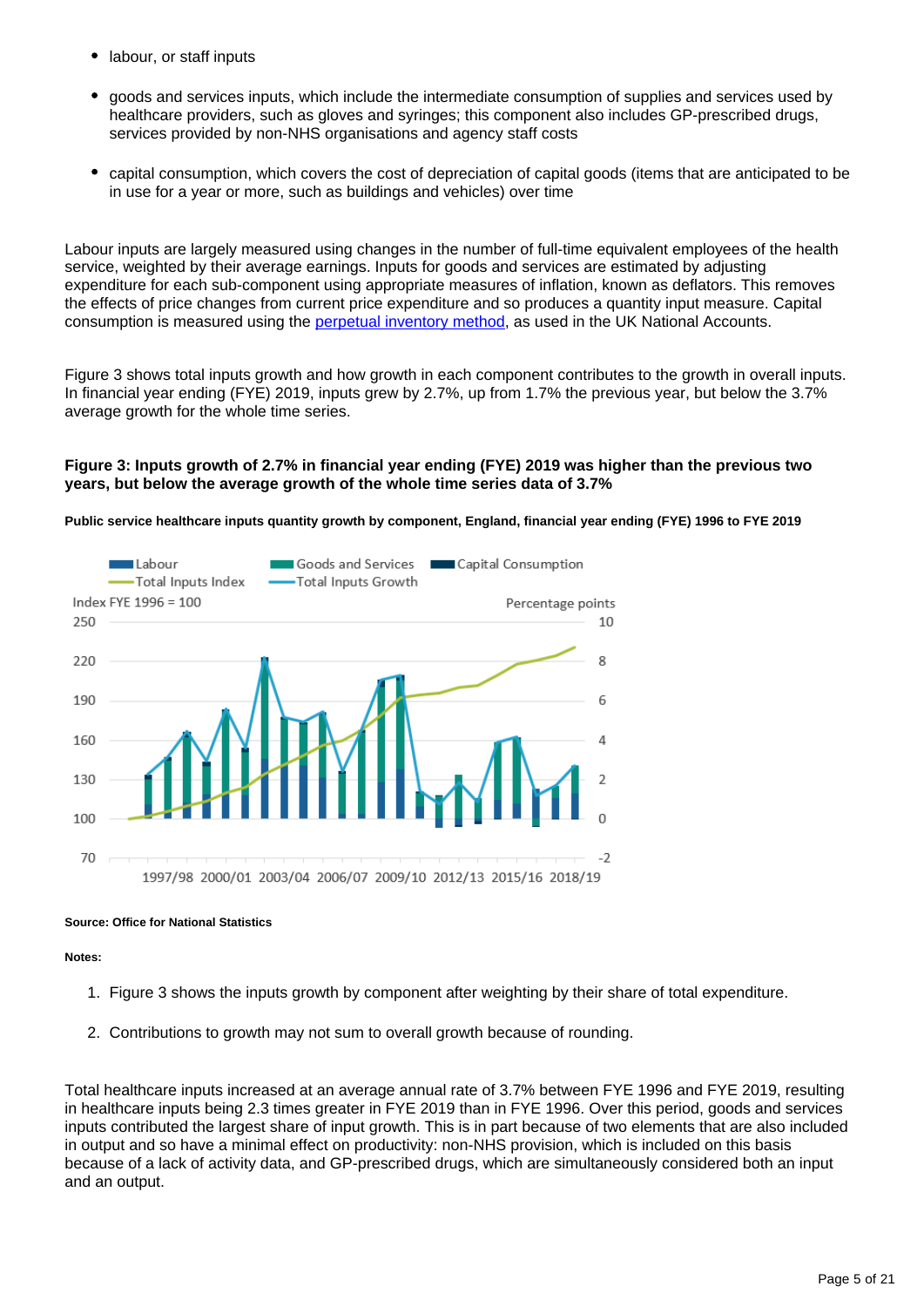Total inputs growth has varied over time and slowed markedly after FYE 2010, with an average growth of 5.4% over the 2000s and an average growth of 2.0% during the 2010s, with lower growth in all three input components. However, the years FYE 2015 and FYE 2016 stand out as having higher inputs growth than other years during the 2010s. This was because of a combination of factors, including growth in labour inputs, and stronger growth in goods and services inputs from non-NHS provided services, NHS providers' intermediate consumption and agency staff.

Figure 4 shows the unweighted growth in the three components: labour, goods and services inputs, and capital consumption.

## **Figure 4: Growth in all three components of healthcare inputs has been slower on average during the 2010s than in the 2000s**

**Public service healthcare inputs quantity growth by component, England, financial year ending (FYE) 1997 to FYE 2019**

Figure 4: Growth in all three components of healthcare inputs has been slower on average during the 2010s than in the 2000s

Public service healthcare inputs quantity growth by component, England, financial year ending (FYE) 1997 to FYE 2019



## **Source: Office for National Statistics**

**Notes:**

1. Figure 4 shows the inputs growth by component before it is weighted by expenditure shares.

Inputs growth in FYE 2019 was attributable to both labour, and goods and services inputs.

In FYE 2019, goods and services inputs grew by 3.0% which, while faster than the 1.3% growth observed in FYE 2018, was still well below the average rate of 6.0% observed over the whole period FYE 1996 to FYE 2019.

Factors which contributed to this faster growth in inputs in FYE 2019 include: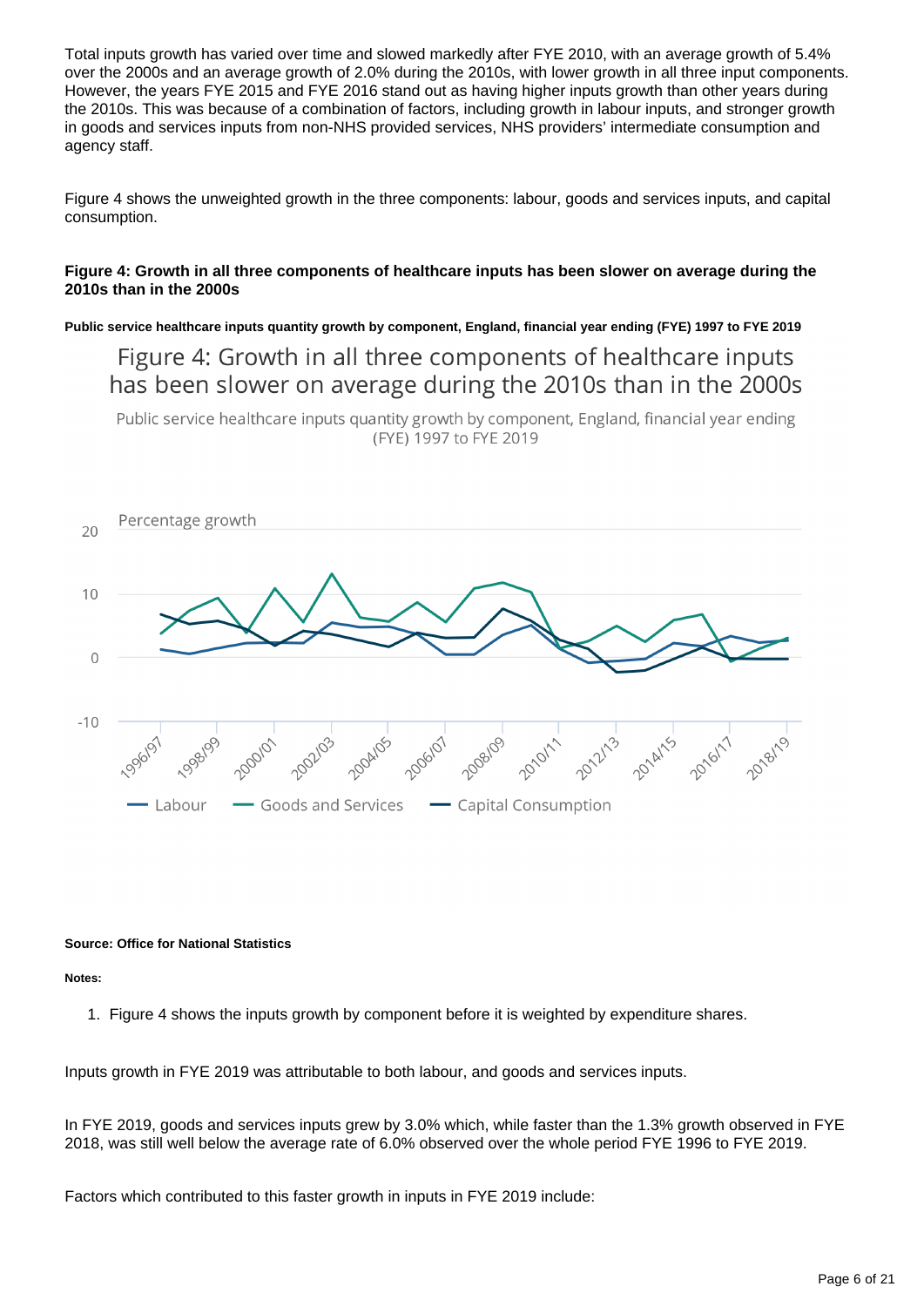- an increase in agency staff inputs caused by negative inflation in agency staff costs given by the new agency staff deflator described in our [methodology article](https://www.ons.gov.uk/economy/economicoutputandproductivity/publicservicesproductivity/methodologies/methodologicaldevelopmentstopublicserviceproductivityhealthcare2021update)
- increased growth in non-NHS inputs relative to FYE 2018
- relatively rapid growth in goods and services inputs in general practice

Goods and services inputs growth is slower than expenditure growth where there is positive inflation in input costs, as this results in each pound spent on inputs purchasing fewer inputs in real terms. There was a general increase in input cost inflation measures in FYE 2019, such as the NHS Cost Inflation Index, which tempered goods and services inputs growth.

In FYE 2019, labour inputs grew by 2.6%, faster than the average growth rate over the whole period FYE 1996 to FYE 2019 for the third year running. This rate was similar to the trend of recent years, as labour inputs growth rebounded following a slight fall in the level of labour inputs between FYE 2011 and FYE 2014.

Growth in labour inputs in FYE 2019 was due to increases in full-time equivalent staff numbers across a range of staff groups. Consistent with recent years, there were large contributions to labour input growth from consultants, and scientific, technical and therapeutic staff, where full-time equivalent staff numbers increased by 3.2% in FYE 2019.

Not all workers in the NHS are included in the labour input measure. Agency staff are included in the goods and services element of inputs as, unlike NHS bank staff, agency workers are not employees of the health service. In contrast, NHS bank staff, who fulfil a similar role to agency staff, working variable hours in response to demand, have been included in the labour measure from FYE 2016 onwards.

The rise in NHS bank staff spending can be linked to a fall in agency staff spending, which followed the introduction of a [cost-per-hour cap on agency staff,](https://improvement.nhs.uk/resources/reducing-expenditure-on-nhs-agency-staff-rules-and-price-caps/) introduced in the English NHS in November 2015 and extended to all staff categories in April 2016. [NHS England estimates agency staff costs are on average 20%](https://www.england.nhs.uk/2018/08/nhs-could-free-480m-limiting-use-temporary-staffing-agencies/)  [higher than NHS bank staff costs](https://www.england.nhs.uk/2018/08/nhs-could-free-480m-limiting-use-temporary-staffing-agencies/) and so has promoted the use of NHS bank staff in place of agency staff, including through an [NHS Professionals campaign,](http://www.nationalhealthexecutive.com/News/new-campaign-urges-nurses-to-join-trust-staff-banks-/132052) launched in 2016, to encourage nurses to join staff banks.

Reflecting these policy ambitions, between FYE 2016 and FYE 2018, there was a substantial decline in agency staff expenditure, but this rate of decline almost levelled off in FYE 2019, leaving agency staff expenditure 35.2% lower in FYE 2019 than FYE 2016. There was an offsetting effect on inputs from NHS bank staff expenditure, which increased strongly over this period, nearly doubling.

Because of a lack of data on the pay cost growth specific to NHS bank staff, the volume measures for these inputs are produced using expenditure deflated by the pay cost inflation of substantive NHS staff. The pay cost inflation of substantive NHS staff is also used to deflate agency staff expenditure, except for the latest year (FYE 2019), where new data on NHS agency staff has been used to produce a new, more specific, deflator. More information on this new deflator can be found in our recent [methods change](https://www.ons.gov.uk/economy/economicoutputandproductivity/publicservicesproductivity/methodologies/methodologicaldevelopmentstopublicserviceproductivityhealthcare2021update) article. As we cannot confirm how different the pay growth of agency and NHS bank staff is from that of substantive NHS staff, and the new deflator for agency staff spending for FYE 2019 is an estimate, the volume inputs measures for these staff groups are subject to increased uncertainty.

# <span id="page-6-0"></span>**4 . Output quantity**

The quantity of healthcare output is measured using the number of individual healthcare activities performed, weighted by the cost of each activity. As a result of this weighting process, growth in treatments that are common and expensive has a greater effect on the output index than a similar rate of growth in treatments that are uncommon and low-cost.

Healthcare output is separately estimated for each of the following components: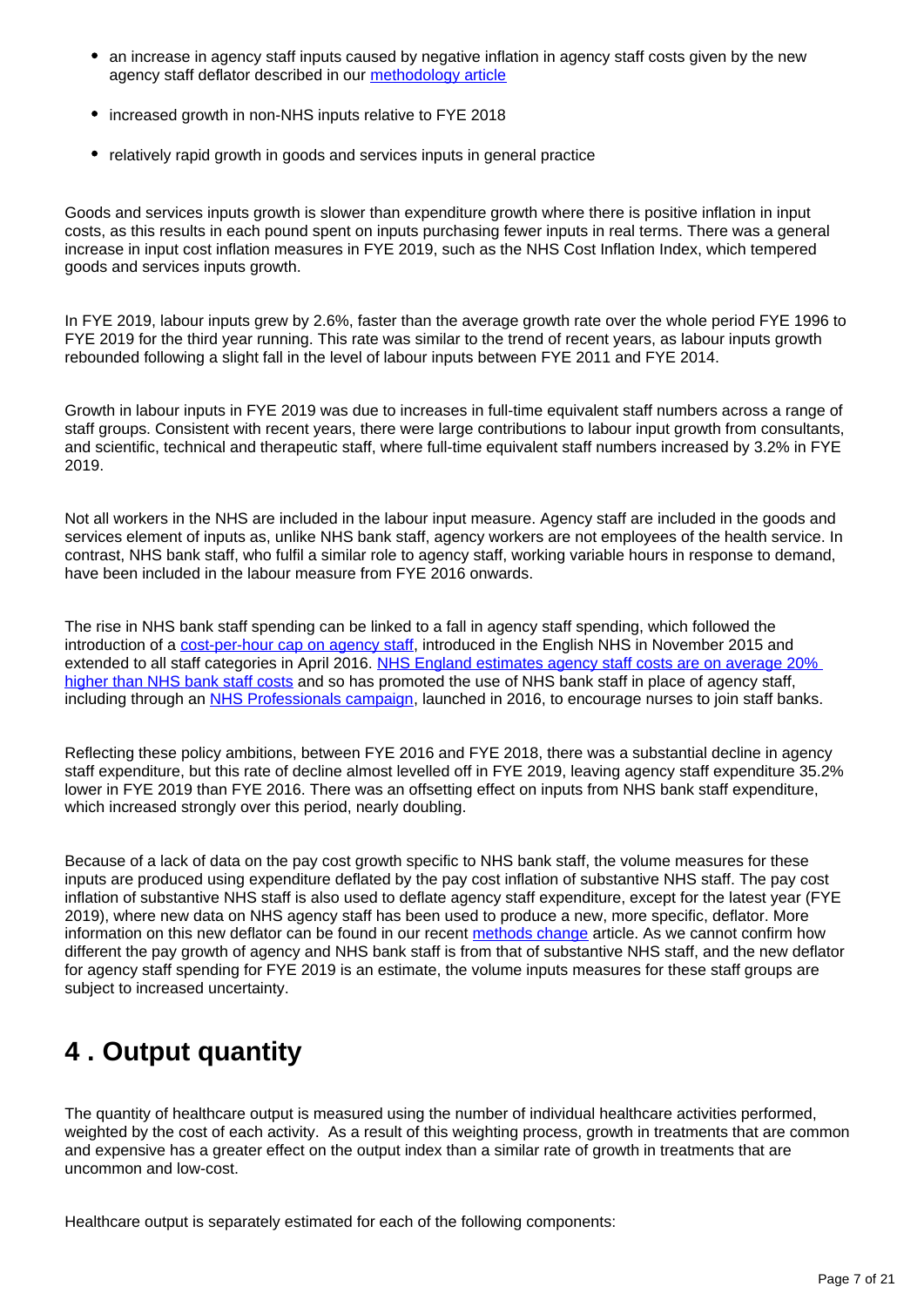- $\bullet$ Hospital and Community Health Services (HCHS) – includes hospital services, community care, mental health and ambulance services
- primary care includes general practice and publicly-funded dental and ophthalmic care
- GP-prescribed drugs
- non-NHS provision includes healthcare funded by the government but provided by the private or third sector

Figure 5 shows the effect of the four components of quantity output on total quantity output, excluding the effect of quality adjustment, which is introduced in [Section 5](https://www.ons.gov.uk/economy/economicoutputandproductivity/publicservicesproductivity/articles/publicservicesproductivityestimateshealthcare/financialyearending2019#output-quality). As total quantity output is produced by weighting together the components by their share of total expenditure, the effect on output of each component depends both on its growth rate and share of expenditure.

Figure 5 shows that the slower output growth in financial year ending (FYE) 2019 relative to FYE 2018 is driven by slower growth in HCHS, the largest of the four output components, accounting for over two-thirds of output.

## **Figure 5: In financial year ending (FYE) 2018, total output quantity growth was at its slowest rate since FYE 1997**





## **Source: Office for National Statistics**

**Notes:**

- 1. HCHS Hospital and Community Health Services.
- 2. Primary Care Services was previously Family Health Services.
- 3. The sum of components of quantity output may not equal total output because of rounding.
- 4. The contribution to growth for each component depends on both its growth rate and its weight in total output.
- 5. Excludes quality adjustment.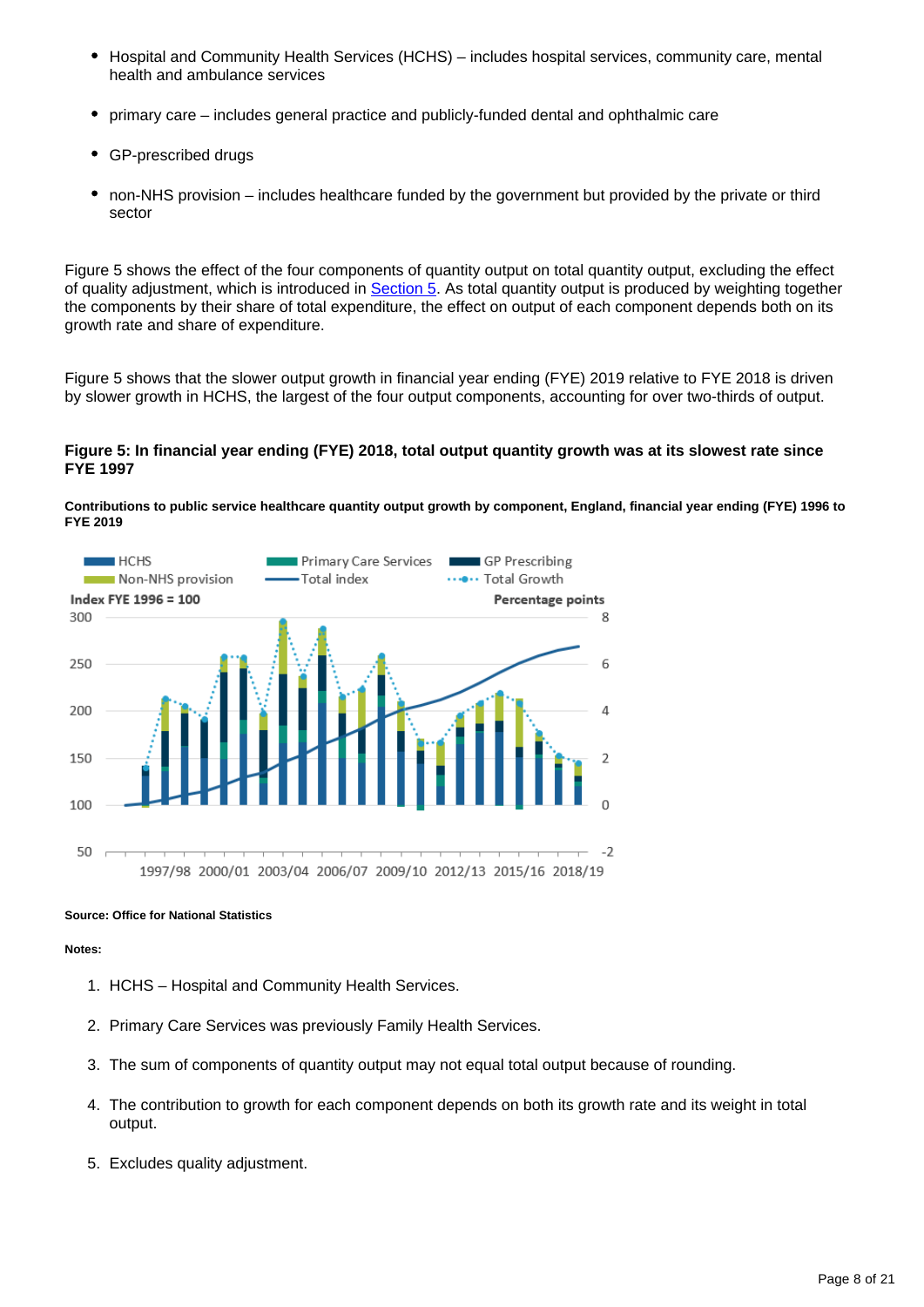Figure 6 shows HCHS output grew only 1.2% in FYE 2019, the slowest growth recorded in our time series. The slowdown in growth relative to FYE 2018 was not attributable to any particular service but reflects subdued or negative growth in a range of NHS hospital and community services. For instance, in FYE 2019, high cost drugs and chemotherapy services grew more slowly than in FYE 2018, while falls in output were observed for NHSprovided mental health and radiology services.

Falls in output of elements of the NHS-provided HCHS component do not necessarily mean overall provision for these services has fallen. It should be noted that while the growth rate for HCHS reduced from 2.2% to 1.2% last year, the growth in publicly-funded non-NHS provided healthcare output increased from 2.5% to 4.0%. This may reflect a transfer of provision from the NHS provided sector to the non-NHS provided sector, for some of the services for which falls in the HCHS output are observed. However, the available data unfortunately do not enable us to confirm which services within non-NHS output are increasing and therefore we cannot confirm if non-NHS provided output is offsetting NHS provided output.

The HCHS output measure in this article uses the NHS Reference Costs and National Cost Collection. It should also be noted that different data sources are available for measuring HCHS output and these can result in differences in the growth rates reported. Alternative data from the NHS Hospital Episode Statistics and Secondary Uses Service show faster growth in the number of HCHS activities undertaken, although these data sources have differences in coverage, such as overlaps with some non-NHS provided services. The ONS regularly reviews the suitability of the data sources used and intends to undertake further investigation into these data sources in future.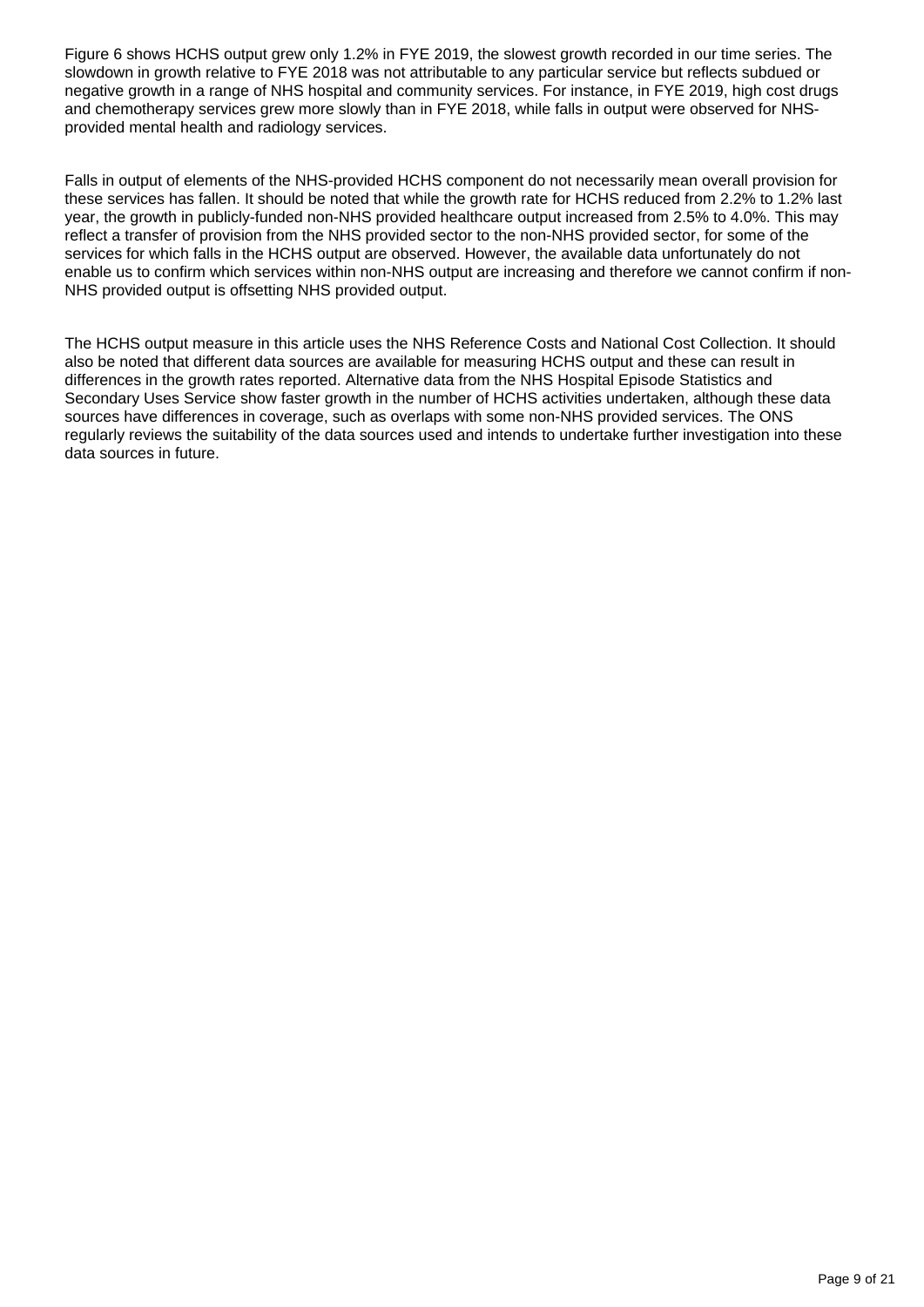## **Figure 6: In financial year ending (FYE) 2019, HCHS grew at its slowest rate recorded in the time series data, but other output components grew faster in FYE 2019 than FYE 2018**

**Public service healthcare quantity output growth by component, England, financial year ending (FYE) 1997 to FYE 2019**

## Figure 6: In financial year ending (FYE) 2019, HCHS grew at its slowest rate recorded in the time series data, but other output components grew faster in FYE 2019 than FYE 2018

Public service healthcare quantity output growth by component, England, financial year ending (FYE) 1997 to FYE 2019



## **Source: Office for National Statistics**

## **Notes:**

- 1. HCHS Hospital and Community Health Services.
- 2. Primary Care Services was previously Family Health Services.

Publicly funded healthcare output from non-NHS providers grew by 4.0% in FYE 2019, the fastest growth in this component since FYE 2016 when growth was 17.6%. Non-NHS provision has seen faster growth in earlier years in the series, although it should be noted that earlier in the series non-NHS provision accounted for a relatively small share of expenditure and so the very high growth rates seen for non-NHS provision in FYE 1998 and FYE 2004 do not necessarily translate into very large absolute increases in healthcare output.

The smallest two components of output, GP-prescribed drugs and primary care services, both experienced more growth in FYE 2019 than FYE 2018. GP-prescribed drugs grew at 2.6% in FYE 2019, slightly faster than in the previous year, although this was still the second slowest growth rate of the series and well below the average growth rate for this element since FYE 1996 of 6.9%.

The faster growth of primary care services in FYE 2019 than FYE 2018 was due mainly to its largest element, general practice. Growth in primary care services in FYE 2019 was its fastest since FYE 2013, but remained lower than the average growth over the decade of the 2000s. The methodology used in measuring primary care services output has been extensively improved in this edition of the release and more information on these developments can be found in [Section 6: Revisions](https://www.ons.gov.uk/economy/economicoutputandproductivity/publicservicesproductivity/articles/publicservicesproductivityestimateshealthcare/financialyearending2019#revisions).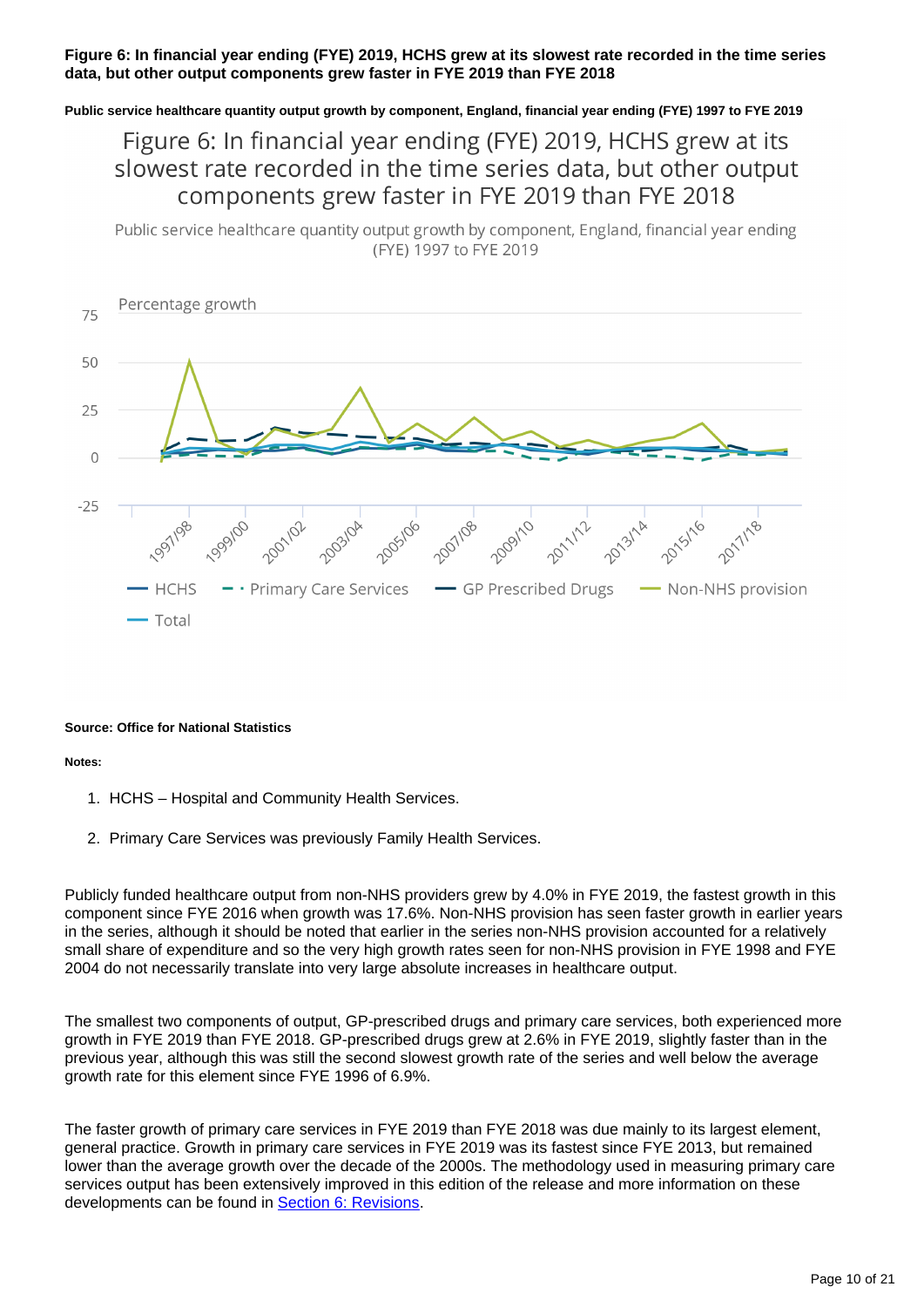Growth in the quantity of healthcare provided should be seen in the context of healthcare demand and its drivers. One of these drivers is an ageing population: while the total population of England grew at an annual average rate of 0.6% over the period 1995 to 2018, the population aged 75 years and over grew at 1.3%. However, research by bodies such as the Organisation for Economic Co-operation and Development suggests that demographic effects, such as a larger population and an increasing number of people aged 75 years and over, have a relatively small impact on healthcare expenditure and output growth. Factors such as medical advances, healthcare institutions and public expectations are viewed as more significant factors in explaining increases in healthcare expenditure and output over time (see Public spending on health and long-term care: a new set of [projections](http://www.oecd-ilibrary.org/economics/public-spending-on-health-and-long-term-care_5k44t7jwwr9x-en) for more information).

# <span id="page-10-0"></span>**5 . Output quality**

Healthcare quantity output is adjusted for changes in quality of the service from financial year ending 2002 (FYE 2002) onwards. The quality adjustment incorporates a range of factors covering short-term post-operative survival rates, the estimated health gain from hospital procedures, waiting times, patient satisfaction and primary care outcomes. The quality adjustment is applied to the output of Hospital and Community Health Services and primary care, which together account for 77% of output.

More information about quality adjustment in public service productivity is available in this quide, while information about the quality adjustment used for healthcare output can be found in [Quality adjustment of public service](https://webarchive.nationalarchives.gov.uk/20160106223636/http:/www.ons.gov.uk/ons/guide-method/method-quality/specific/public-sector-methodology/articles/quality-adjustment-of-public-service-health-output--current-method.pdf)  [health output: current method.](https://webarchive.nationalarchives.gov.uk/20160106223636/http:/www.ons.gov.uk/ons/guide-method/method-quality/specific/public-sector-methodology/articles/quality-adjustment-of-public-service-health-output--current-method.pdf)

A positive quality adjustment indicates that the quality of healthcare services provided, as defined by the selection of indicators used in the quality adjustment, has improved. It should be noted that while the quality adjustment aims to cover a range of relevant aspects of healthcare quality, it cannot be taken as a comprehensive indicator of the quality or outcomes of all NHS services.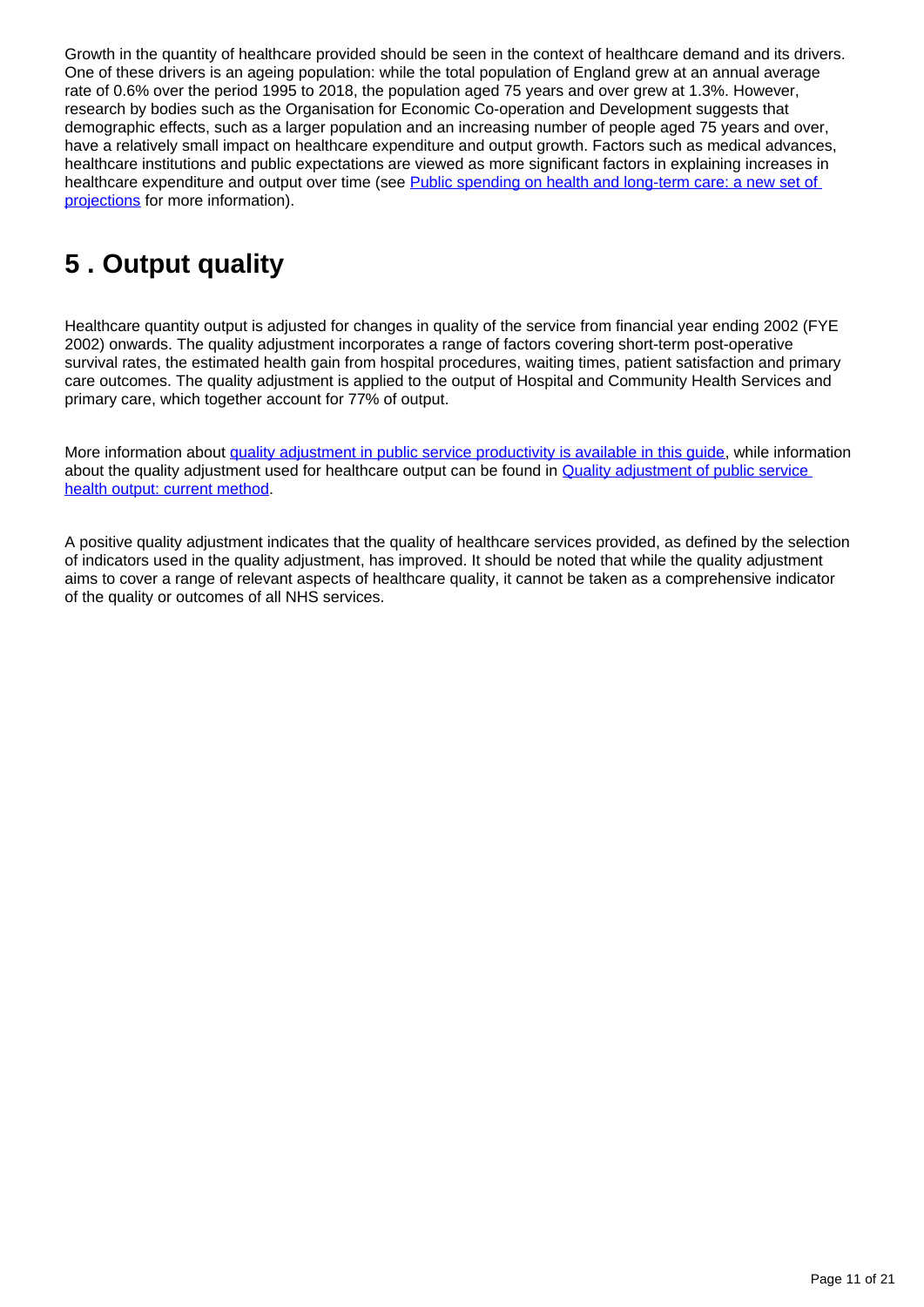## **Figure 7: Adjusting for quality added 0.4 percentage points to output growth in financial year ending (FYE) 2019**

**Public service healthcare quantity and quality adjusted output indices and growth rates, England, financial year ending (FYE) 1996 to FYE 2019**



## **Source: Office for National Statistics**

## **Notes:**

- 1. QA quality adjusted.
- 2. Quality growth may not match the difference in QA and NQA output growth because of rounding.

In financial year ending 2019 (FYE 2019), the quality adjustment added 0.4 percentage points to the output growth rate, a similar addition to growth as in FYE 2018, but slightly less than the average addition to growth of 0.5 percentage points across the whole series. The increase in quality in FYE 2019 was driven largely by improved hospital and community health services outcomes in relation to survival rates. These improvements in quality outcomes are partially offset by a slight fall in patient-reported experience.

After adjusting for quality, output growth in FYE 2019 was 2.2%, which was slower than the 2.5% increase in quality-adjusted output in FYE 2018.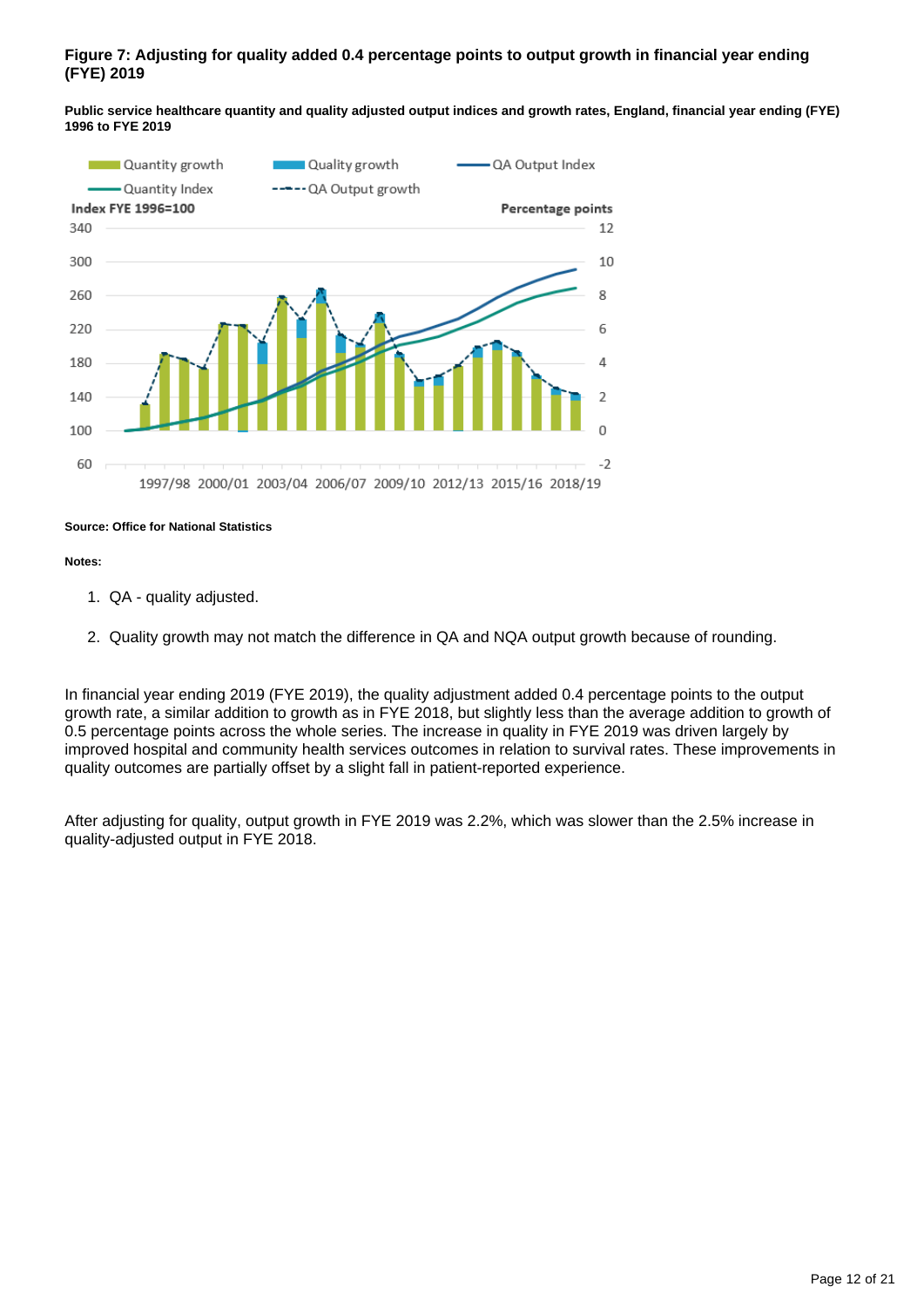## **Figure 8: The quality adjustment accounted for 40% of the overall increase in healthcare productivity between financial year ending (FYE) 2001 and FYE 2019**

**Public service healthcare quantity and quality-adjusted productivity indices and growth rates, England, financial year ending (FYE) 1996 to FYE 2019**



**Source: Office for National Statistics**

Figure 8 shows the growth of healthcare productivity with and without the quality adjustment applied, with both series indexed to FYE 2001, the year before the quality adjustment was introduced.

Over the period FYE 2001 to FYE 2019, quality-adjusted productivity grew at an average rate of 1.2% and nonquality adjusted productivity grew at an average rate of 0.8%. Over the whole time series from FYE 1996 to FYE 2019, non-quality adjusted productivity grew at an average rate of 0.7%. However, growth in non-quality adjusted productivity amounted to only a small increase in this measure between FYE 1996 and FYE 2010, with most of the increase happening since FYE 2010.

The gap between the quality adjusted and non-quality adjusted productivity indices shown in Figure 8 has widened steadily over the period. This has occurred because, while the effect of quality adjustment on annual output growth has been small, the quality adjustment has been positive in every year except for a small drop in FYE 2002 and a nil change in FYE 2013.

# <span id="page-12-0"></span>**6 . Revisions**

Figure 9 shows how the healthcare productivity series has been revised since [the last edition](https://www.ons.gov.uk/economy/economicoutputandproductivity/publicservicesproductivity/articles/publicservicesproductivityestimateshealthcare/financialyearending2018).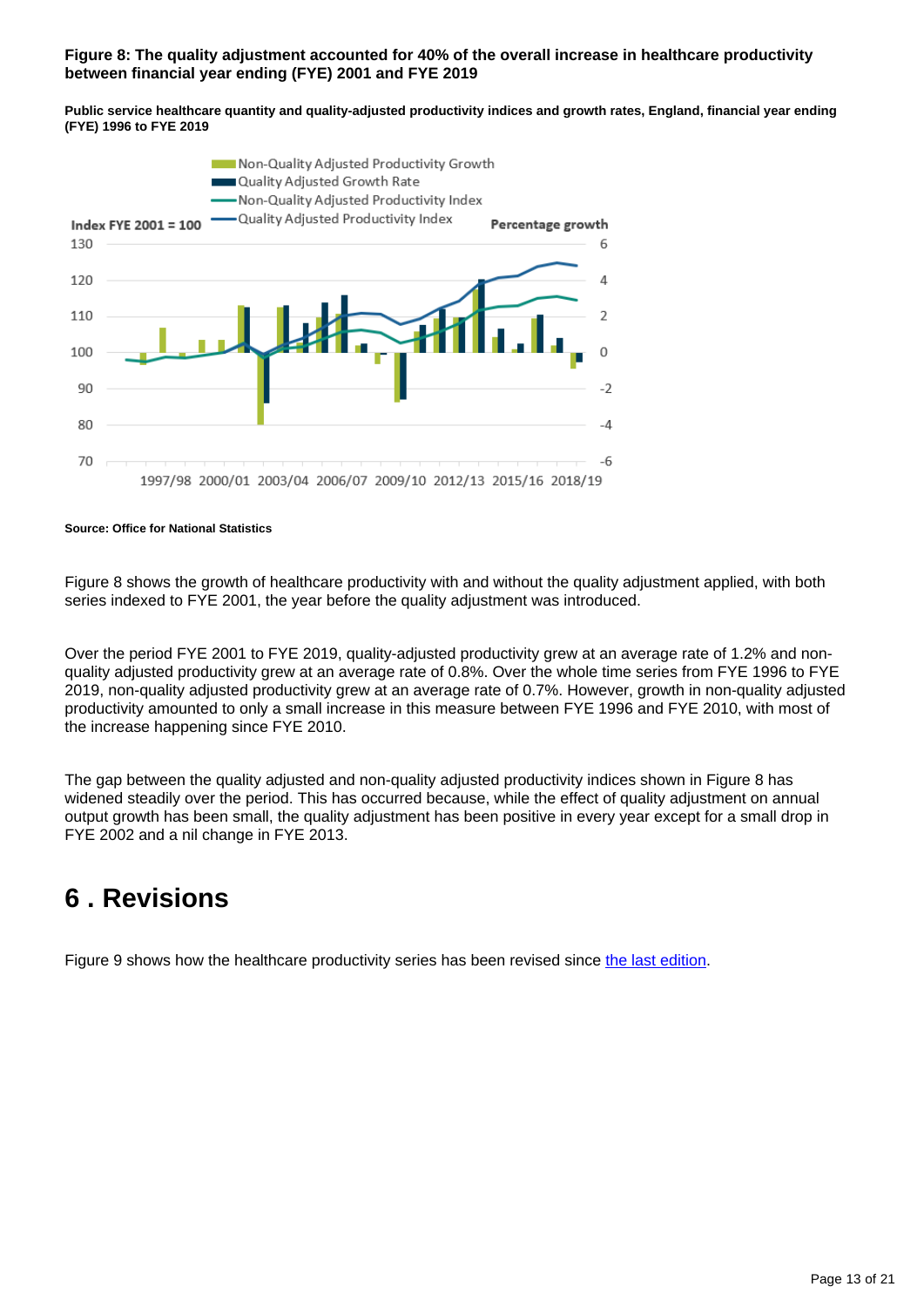## **Figure 9: Total productivity growth over the series has been revised up since the last release, primarily as a result of methodological improvements to primary care output**



**Revisions to public service healthcare productivity, England, financial year ending (FYE) 1996 to FYE 2018**

## **Source: Office for National Statistics**

## **Notes:**

- 1. Output is quality adjusted.
- 2. Productivity when output is quality adjusted.

Total productivity growth over the series to financial year ending 2018 (FYE 2018) has been revised up by 3.1%, when compared with figures published in [last year's bulletin.](https://www.ons.gov.uk/economy/economicoutputandproductivity/publicservicesproductivity/articles/publicservicesproductivityestimateshealthcare/financialyearending2018) Revisions to productivity growth tended to be upward in most years, with a maximum revision in any given year of 0.5%. These revisions are mostly a result of upward revisions to our measure of healthcare output.

## **Revisions to healthcare output**

Methodological improvements to the measurement of primary care<sup>1</sup> output have resulted in revisions across the whole series. The most substantial improvement is the introduction of a new measure of general practice output, based on a newly available source of GP activity data since financial year ending (FYE) 2018. We have also improved the modelled estimates for the period FYE 2008 to FYE 2018 where national GP activity data are unavailable, using a method developed by the University of York<sup>2</sup> that incorporates patient survey data to reflect changes in consultation rates per person. The unit costs used to cost-weight activity to obtain output growth have also been updated throughout the series.

We have also made improvements to other elements of primary care output in particular, dental and ophthalmic services. For these components, we now calculate output growth using more detailed data, which distinguish between different NHS dental and ophthalmic activities. This means that changes in the number of higher cost activities, such as fitting crowns and bridges, accounts for a greater weight than equivalent changes in the number of lower cost activities such as regular examinations and x-rays. For dental services, five reimbursement bands of "courses of treatment" are used and for ophthalmic services activity is distinguished by the type of eye tests conducted and the number of optical vouchers issued.

For further information around these new methods please see: Methodological developments to public service [productivity, healthcare: 2021 update](https://www.ons.gov.uk/economy/economicoutputandproductivity/publicservicesproductivity/methodologies/methodologicaldevelopmentstopublicserviceproductivityhealthcare2021update).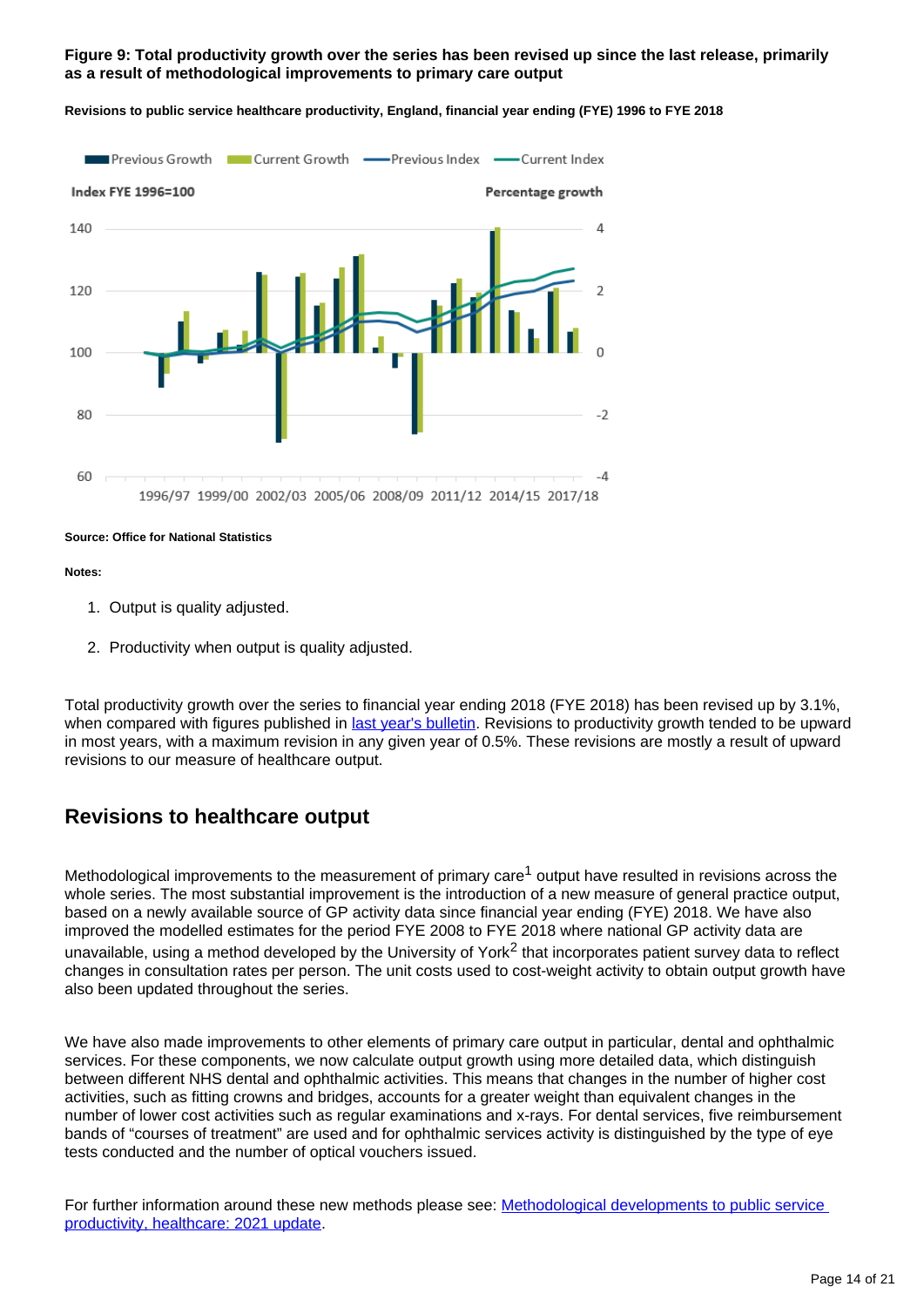Revisions to other output components were minor, with small revisions to non-NHS output, as a result of revisions to some of the data used in the NHS Cost Inflation Index, used to deflate expenditure.

Figure 9 shows that output growth over the whole series has tended to have been revised upward, leading to output in FYE 2018 relative to FYE 1996 being 1.2% higher than in the series presented last year. This is largely driven by higher output growth in the early part of the series. However, in more recent periods, output growth has been revised downwards. This is representative of the previous modelled estimates being unable to capture changes in GP consultations rates per person.

## **Figure 10: Primary care output growth has generally been revised up for years up to financial year ending (FYE) 2009 and generally revised down for the years since, leaving total growth similar to the last release**

**Growth rate and index for public service healthcare primary care quantity output for current and previous publication, England, financial year ending (FYE) 1996 to FYE 2018**



## **Source: Office for National Statistics**

## **Notes:**

- 1. Output is not quality adjusted.
- 2. Primary Care Services was previously Family Health Services.

The review of the unit costs used to cost-weight activity has resulted in downward revisions to the overall weight of primary care services in relation to other service sectors, with the cost-weight assigned to primary care overall much closer to the total expenditure of these services combined. As a share of overall output, the cost-weight for primary care in England in FYE 2018 has fallen from 15.6% to 10.0%. This is primarily due to lower estimates of overall activity and changes to the composition of activity by consultation type, with higher levels of lower value activity. The share is further reduced by a methodological change that removes services relating to emergency walk-in centres, as these are separately classified within HCHS component and so have been removed from the primary care estimates.

The impact of these changes is to raise overall healthcare output growth over the course of the series. Output in FYE 2018 relative to FYE 1996 was 2.9% higher in this edition, compared with the previous edition. While the new primary care output measure grows only 1.2% more than the old FHS output measure over the series, overall output increases by more as a result of the cost-weight of primary care output being revised down. As a result, faster growing elements of output, particularly HCHS, have an increased weight in the new overall output measure, revising up the overall output growth rate. This reweighting has also led to minor changes in the quality adjustment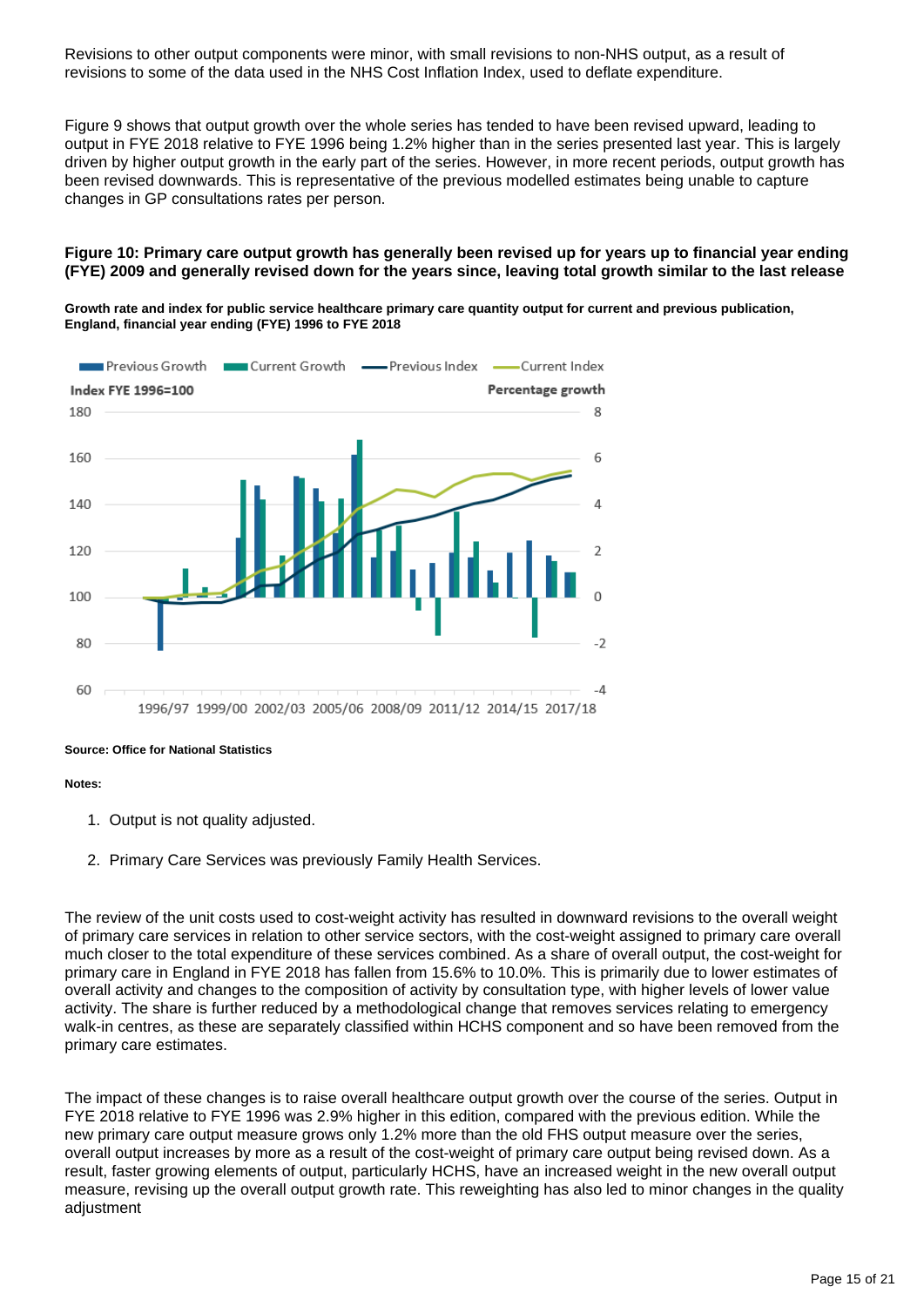## **Figure 11: Primary care output now accounts for a smaller proportion of total output relative to fastergrowing elements, resulting in more output growth over the series**

**Growth index for public service healthcare output for current and previous publication, England, financial year ending (FYE) 1996 to FYE 2018**

## Figure 11: Primary care output now accounts for a smaller proportion of total output relative to faster-growing elements, resulting in more output growth over the series

Growth index for public service healthcare output for current and previous publication, England, financial vear ending (FYE) 1996 to FYE 2018



## **Source: Office for National Statistics**

## **Notes:**

1. Output is quality adjusted.

It should be noted that while the output data are predominantly shared with the UK National Accounts, the public service productivity estimates operate an open revisions policy. This means that the estimates in this release include new output data for FYE 2019 and methodological developments to primary care output, which as of February 2021, are not incorporated in the National Accounts. We intend to incorporate the new output data for FYE 2019 in the UK National Accounts, The Blue Book: 2021, while the methodological developments to primary care output will be considered for inclusion in the National Accounts when the availability to make changes allows.

## **Revisions to healthcare inputs**

Revisions to inputs are far smaller than the revisions to output. The level of healthcare inputs in FYE 2018 relative to FYE 1996 has been revised downward by 0.2% in this release and the growth rate in any given year revised by no more than 0.2% up or down.

Revisions to inputs are largely a result of regular revisions to capital consumption data in the Annual National Accounts, more information on which can be found in the [capital stocks release](https://www.ons.gov.uk/economy/nationalaccounts/uksectoraccounts/bulletins/capitalstocksconsumptionoffixedcapital/2020). Minor revisions to goods and services inputs between FYE 2016 and FYE 2018 are a result of revisions to the NHS Cost Inflation Index, used to deflate goods and services expenditure.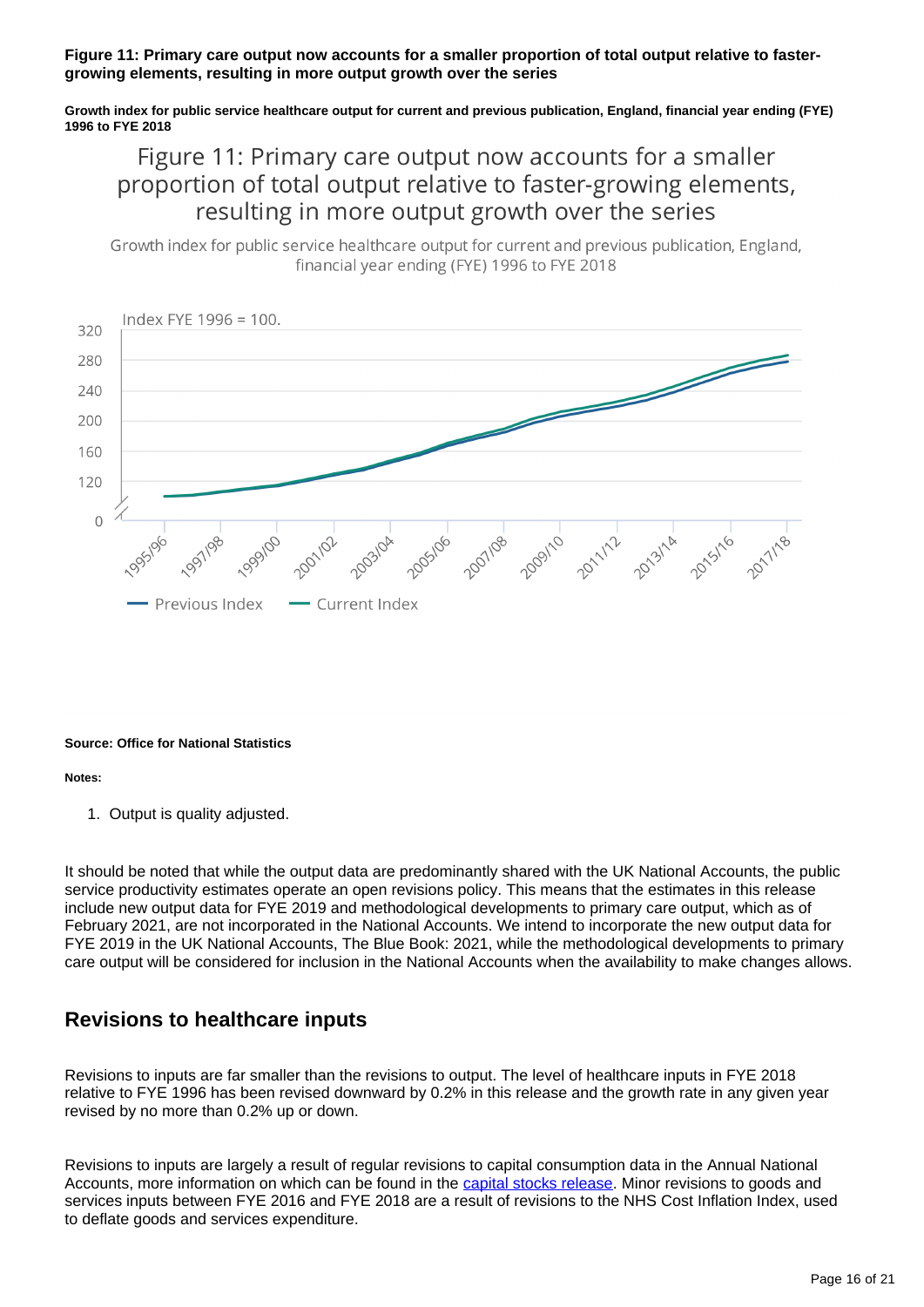- 1. In previous publications of Public service productivity: healthcare, primary care output was referred to as family health service (FHS) output. This component has been renamed to modernise the terminology.
- 2. [Productivity of the English National Health Service](https://www.york.ac.uk/media/che/documents/papers/researchpapers/CHERP171_NHS_productivity_update2017_18.pdf) series

# <span id="page-16-0"></span>**7 . Healthcare productivity for the UK on a calendar year basis**

In addition to the public service healthcare productivity statistics produced on an England and financial year basis, we also produce such statistics on a UK and calendar year basis, with the two measures serving different purposes. The England and financial year measures analysed in the earlier sections of this article are produced on this basis to provide healthcare policy analysts with statistics comparable with other financial data on the English NHS, which are typically reported by financial year (that is, 1 April to 31 March)<sup>1</sup>. The alternative UK and calendar year basis matches the geography and periodicity to UK National Accounts products, such as the Blue Book, which share much of the data, and form a component of the series [Public service productivity, total, UK](https://www.ons.gov.uk/economy/economicoutputandproductivity/publicservicesproductivity/articles/publicservicesproductivityestimatestotalpublicservices/totaluk2017). Public service productivity, total, UK, 2018 is [expected to be published in April 2021](https://www.ons.gov.uk/releases/ukproductivityoctobertodecember2020).

The England, financial year, and UK, calendar year measures cannot be directly compared and conclusions about trends in productivity in the devolved administrations cannot be derived from differences between the two measures. This is due to differences in data collection and coverage, the statistical processes used to convert financial year data into calendar years and the need to substitute some UK data for England data in the England measure and replace some missing devolved administration data in the UK measure. In particular:

- it is not possible to disaggregate the National Accounts capital consumption data to a sub-UK level, so UK data are used for this component in both UK and England measures
- the three input components labour, goods and services, and capital consumption have been weighted together to form the total inputs index using UK-level data from the National Accounts and, as a result, the proportion of total inputs made up of each of the three components is the same in both the UK and England series
- due to data limitations, the quality adjustment is produced using England data only in both England and UK measures
- data for goods and services inputs are not available for Northern Ireland and output data for primary care services are not available for Wales
- many of the data sources used are produced on a financial year basis, and a process called "cubic splining" is used to impute a quarterly trend which can then be used to construct the calendar year estimates used in the UK measure produce the calendar year figures

It should also be noted that, for the early years of the UK series, output and much of the inputs are calculated solely from data for England as data for Northern Ireland were not included in the measure until financial year ending (FYE) 2004 and data for Scotland and Wales not included until FYE 2005.

Figure 12 shows the inputs, output and productivity series for the UK on a calendar year basis. As a result of England having the largest expenditure weight in the UK measure, the trend for public service healthcare productivity on a UK and calendar year basis is similar to that for England on a financial year basis, with productivity growth increasing as inputs growth slows more than output growth after 2010.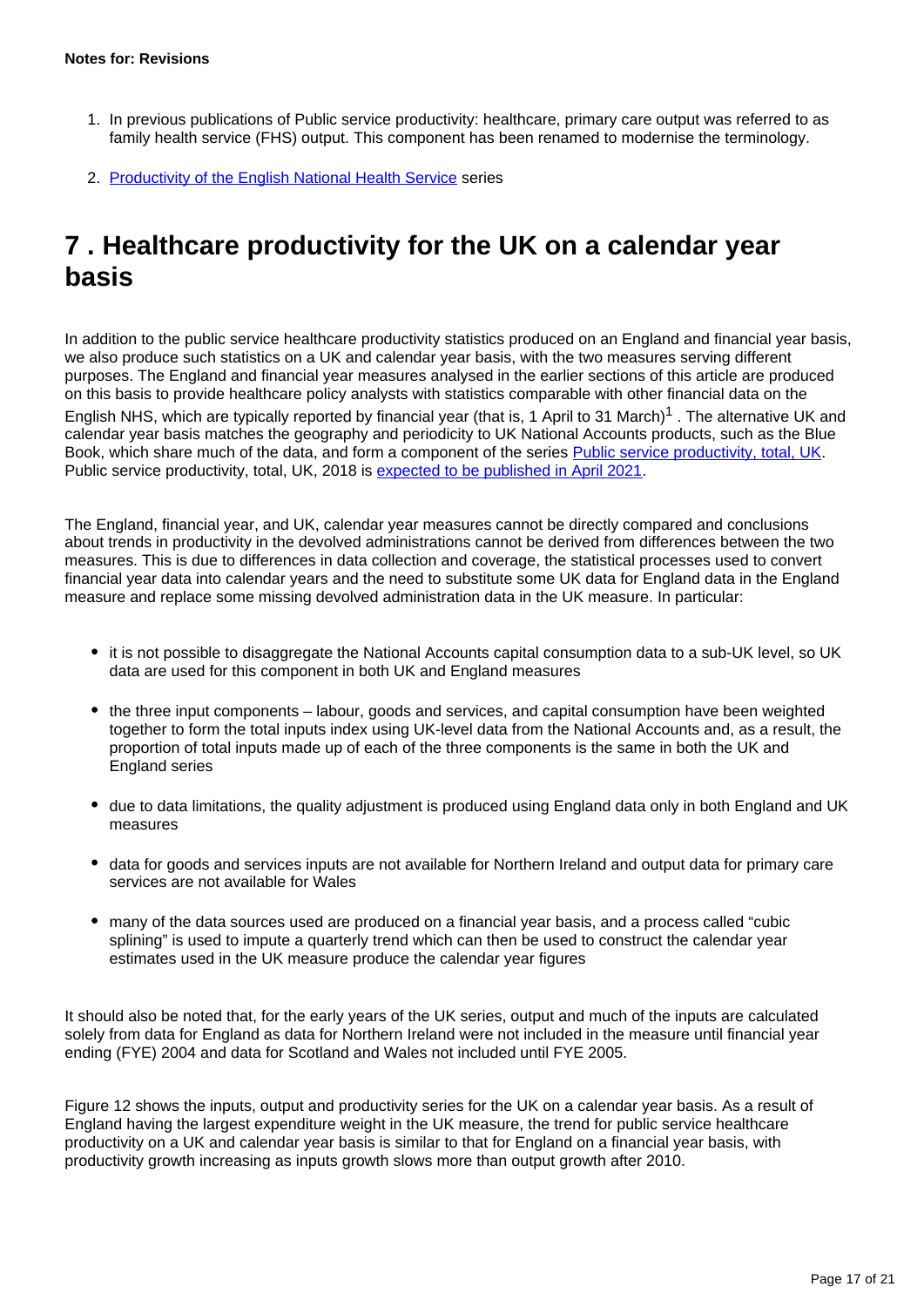## **Figure 12: Public service healthcare productivity for the UK on a calendar year basis follows a similar trend to the England figures, with faster productivity growth in the 2010s than the 2000s**



**Public service healthcare output, inputs and productivity indices and growth rates, UK, 1995 to 2018**

**Source: Office for National Statistics**

## **Notes:**

1. Output is quality adjusted.

Data covering the series used in charts earlier in this article are available to download for the UK on a calendar [year basis.](https://www.ons.gov.uk/economy/economicoutputandproductivity/publicservicesproductivity/articles/publicservicesproductivityestimateshealthcare/financialyearending2019#public-service-healthcare-productivity-data)

## **Notes for: Healthcare productivity for the UK on a calendar year basis**

1. While the Centre for Health Economics at the University of York already produce a measure of healthcare productivity for England, there are a number of differences in the data sources and methods used, which are detailed in [section 8](https://www.ons.gov.uk/economy/economicoutputandproductivity/publicservicesproductivity/articles/publicservicesproductivityestimateshealthcare/financialyearending2019#comparisons-with-other-measures-of-output-and-productivity).

# <span id="page-17-0"></span>**8 . Comparisons with other measures of output and productivity**

## **Other healthcare output and productivity measures**

The English financial year productivity figure is produced on a similar basis to an alternative healthcare productivity measure produced by the Centre for Health Economics at the University of York in the series [Productivity of the English NHS.](https://www.york.ac.uk/media/che/documents/papers/researchpapers/CHERP171_NHS_productivity_update2017_18.pdf) Both series apply the Atkinson Review framework, and the largest element of the quality adjustment is produced by the University of York and used in both publications. However, the two series provide slightly different estimates of productivity growth.

These differences arise from a number of differences in the source data used in the two publications including: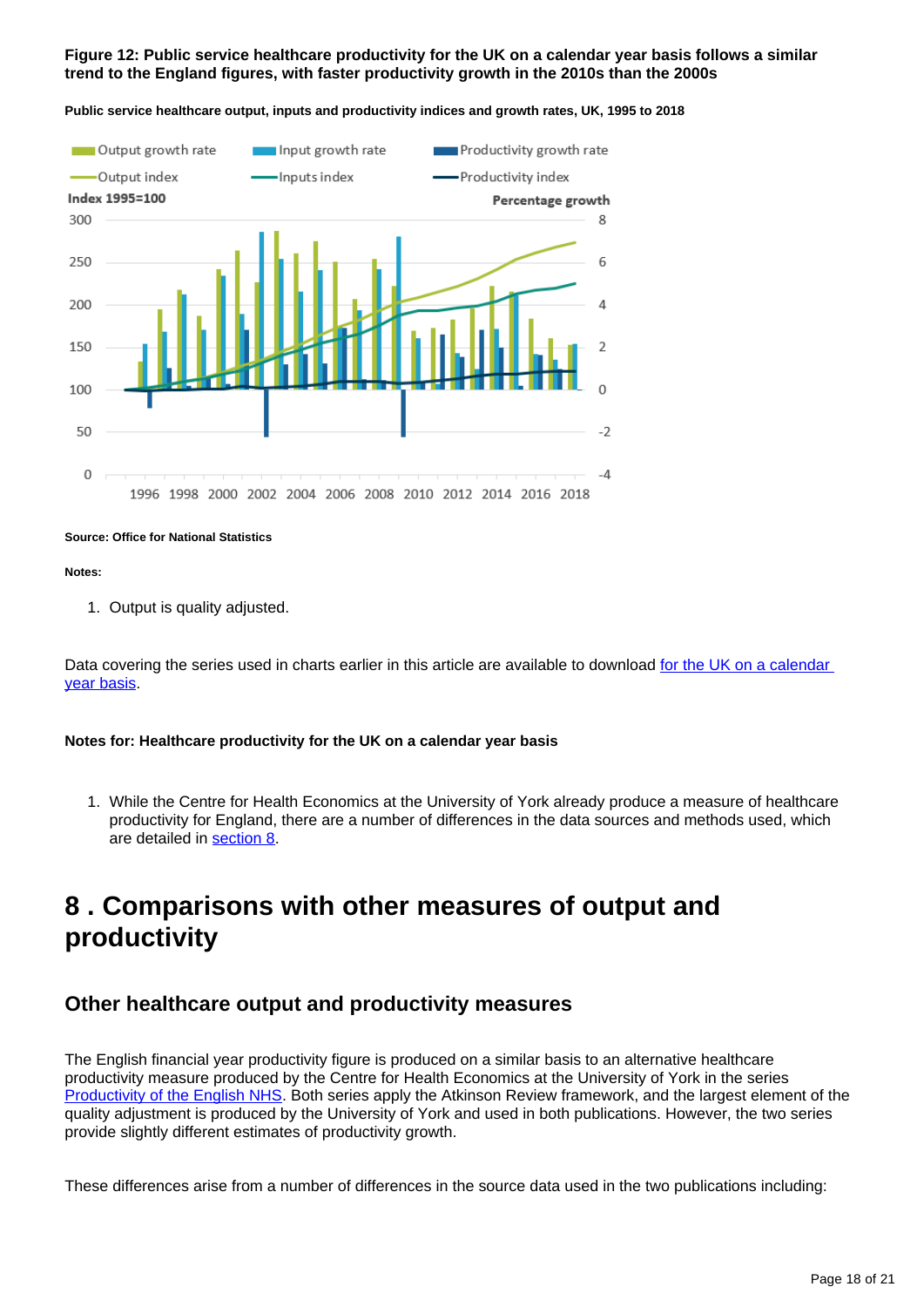- different sources and methods used in the calculation of output, particularly Hospital and Community Health Services (HCHS)
- different data sources used in the calculation of all three components of inputs
- while the largest element of the quality adjustment is common between the two productivity measures, there are minor differences in some parts of the quality adjustment and their application to output data

## **Other Office for National Statistics (ONS) output and productivity measures**

No single productivity measure is definitive and productivity measures cannot alone provide a perfectly comprehensive view of service efficiency, as they do not indicate whether the inputs have been purchased at the lowest possible cost, or whether the desired outcomes are achieved through the output provided.

The productivity statistics published in this article are based on a concept of output as measured by government consumption expenditure rather than government or state production. This follows from the submission of the estimates of the volume of government output that are used in this article (prior to any quality adjustment) to the gross domestic product (expenditure) (GDP(E)) side of the UK National Accounts. This means that we are using a measure of government-purchased output, regardless of what type of business unit produced the output. As with other aspects of the methodology employed in producing these statistics, this approach is consistent with that recommended by the [Atkinson Review \(PDF, 1.08MB\).](http://www.ons.gov.uk/ons/guide-method/method-quality/specific/public-sector-methodology/articles/atkinson-review-final-report.pdf)

In the case of healthcare, although most expenditure is used to fund state providers of healthcare services and its administration, there is a growing component of expenditure on private and third sector-provided healthcare services. This is included within government output in our articles, even though it is provided by business units that are classified as private businesses or non-profit institutions serving households (NPISH) in the UK National Accounts, and this is why the term "public service" is used instead of "public sector".

Traditional measures of private sector or whole-economy productivity, including those published by the Office for National Statistics (ONS), use a supply or production framework. These measures of productivity use Standard Industrial Classification (SIC 2007) categories of production as the measure of output and are on a gross value added (GVA) basis. Input measures count the labour (jobs or hours) used in the production of these goods and services to estimate labour productivity series such as those produced by ONS. We also produce Experimental Statistics on market sector multi-factor productivity, which include labour and capital services as inputs.

The interpretation of the expenditure-based productivity estimates presented in this article should therefore be taken as a measure of the productivity of government-funded healthcare services for individuals in the UK (from whatever type of business unit), and not necessarily government-provided services. Caution should be used when considering the differences between productivity measures published using GVA-based measures of output, such as ONS's labour productivity statistics, and the gross output approach used in these public service productivity statistics.

More information on the difference between these approaches is available in a paper we published in May 2020: [How to compare and interpret ONS productivity measures](https://www.ons.gov.uk/economy/economicoutputandproductivity/publicservicesproductivity/methodologies/howtocompareandinterpretonsproductivitymeasures).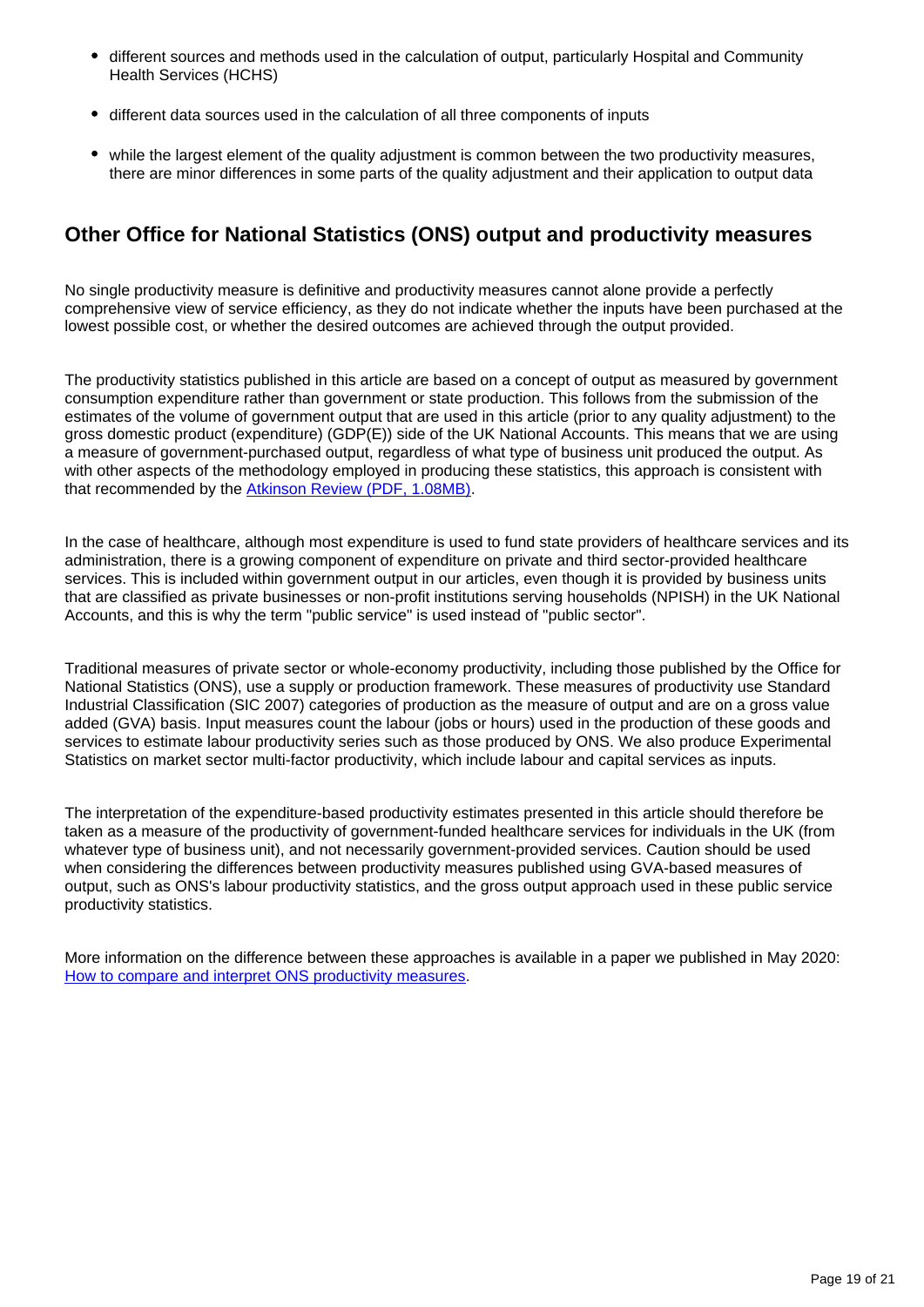# <span id="page-19-0"></span>**9 . Public service healthcare productivity data**

[Public service productivity estimates: healthcare, England and UK](https://www.ons.gov.uk/economy/economicoutputandproductivity/publicservicesproductivity/datasets/publicserviceproductivityestimateshealthcareukandengland) Dataset | Released 2 February 2021 Public service healthcare growth rates and indices for inputs, quality and non-quality adjusted output and productivity, totals and by components. Separate data available for England, financial year ending (FYE) 1996 to FYE 2019 and UK, 1995 to 2018.

# <span id="page-19-1"></span>**10 . Glossary**

## **Inputs**

Inputs areresources used to produce healthcare services. Inputs are not the same as expenditure and instead are expressed in volume terms, so an increase in staff pay will not increase inputs, but an increase in staff numbers will. Inputs can be measured directly, such as by cost-weighted staff numbers or indirectly, using appropriately deflated expenditure.

## **Public service healthcare productivity**

Productivity is a measure of the amount of service provided (which can be either quality-adjusted or non-qualityadjusted output) for the quantity of inputs used. "Public service" relates to the fact that all healthcare services paid by the public sector are included in this measure.

## **Quality adjustment**

In line with the [recommendations of the Atkinson Review \(PDF, 1.08MB\),](http://www.ons.gov.uk/ons/guide-method/method-quality/specific/public-sector-methodology/articles/atkinson-review-final-report.pdf) a quality adjustment is applied to the estimate of healthcare quantity output to control for the success of the service in meeting selected outcomes. For more information [Quality adjustment of public service health output: current method.](https://webarchive.nationalarchives.gov.uk/20160106223636/http:/www.ons.gov.uk/ons/guide-method/method-quality/specific/public-sector-methodology/articles/quality-adjustment-of-public-service-health-output--current-method.pdf)

## **Quantity output**

The quantity of output is the amount of healthcare services provided and is mostly measured using the number of healthcare activities performed, weighted by the cost of each activity.

## **Weighting**

Weighting refers to the relative importance of changes in individual inputs or output components to changes in the overall inputs or output index. The weight assigned is usually based on cost and so an increase of one hip replacement will have a greater effect on output growth respectively than one outpatient consultation.

# <span id="page-19-2"></span>**11 . Data sources and quality**